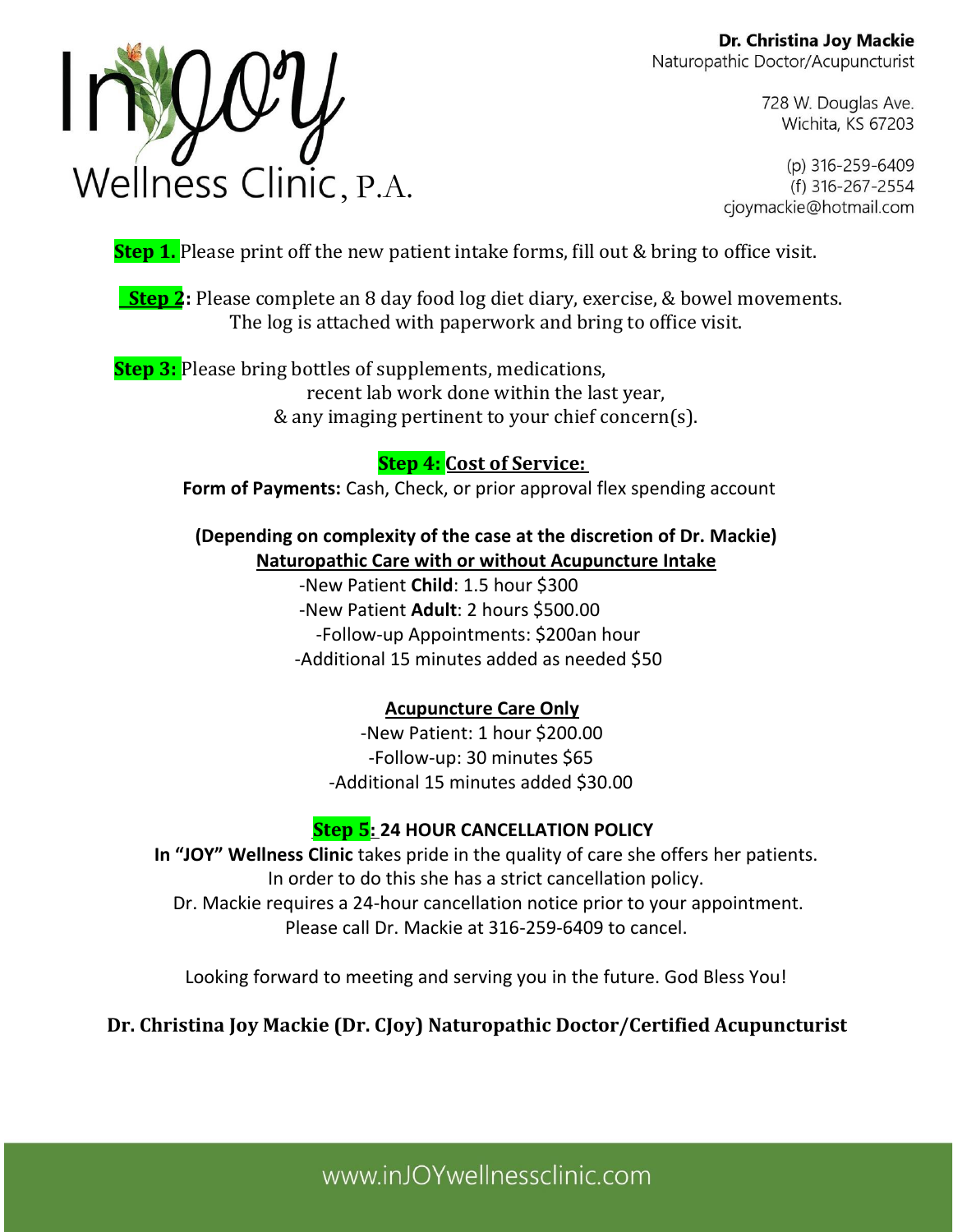# *In "JOY" Wellness Clinic, P.A*

### *Dr Christina Joy Mackie NaturopathicDoctor/Acupuncturist [cjoymackie@hotmail.com](mailto:cjoymackie@hotmail.com) Fax # (316) 267-2554*

### *728 West Douglas Avenue Wichita KS, 67203 Phone # (316) 259-6409*

### *PATIENT INFORMATION FORM*

| Please Note: This is a confidential record of your medical history and will be kept in this office. Information contained here will not be released to any person except |  |
|--------------------------------------------------------------------------------------------------------------------------------------------------------------------------|--|
| when you have authorized us to do so.                                                                                                                                    |  |

| Name                    |                  | M.I.     |                               | LastName                                                                                                                                                                                                                                      |       |                     |                                                                                                                             |
|-------------------------|------------------|----------|-------------------------------|-----------------------------------------------------------------------------------------------------------------------------------------------------------------------------------------------------------------------------------------------|-------|---------------------|-----------------------------------------------------------------------------------------------------------------------------|
| Address                 |                  | City     |                               | State                                                                                                                                                                                                                                         |       |                     | $\mathop{\mathrm{Zip}}$                                                                                                     |
| Home Phone (            |                  |          | Cell(                         |                                                                                                                                                                                                                                               | Work( |                     |                                                                                                                             |
| SS#                     |                  | Age      |                               | DOB                                                                                                                                                                                                                                           |       |                     |                                                                                                                             |
| Drivers License #       |                  |          | Male                          | Female &                                                                                                                                                                                                                                      |       |                     |                                                                                                                             |
| Employer                |                  |          | Occupation                    |                                                                                                                                                                                                                                               |       |                     |                                                                                                                             |
| Married                 | Single           | Divorced | Name of Spouse                |                                                                                                                                                                                                                                               |       |                     |                                                                                                                             |
| <b>EmergencyContact</b> |                  |          |                               | Telephone(                                                                                                                                                                                                                                    |       |                     |                                                                                                                             |
| Referredby              |                  | Friend   | Relative                      | Insurance                                                                                                                                                                                                                                     | Other |                     |                                                                                                                             |
|                         | PRIMARYINSURANCE | Cash     | Group                         | Work/Comp $\mathbf{\mathcal{E}}$                                                                                                                                                                                                              | Auto  |                     |                                                                                                                             |
|                         |                  |          | Other & Name of Insurance Co. |                                                                                                                                                                                                                                               |       | ID#.                |                                                                                                                             |
|                         |                  |          | Group#                        |                                                                                                                                                                                                                                               |       |                     |                                                                                                                             |
| NameofInsured           |                  |          |                               | Relationship to Patient: Self                                                                                                                                                                                                                 |       | Spouse <sup>8</sup> | Parent                                                                                                                      |
| SecondaryInsurance      |                  |          |                               | Name of Insured                                                                                                                                                                                                                               |       |                     |                                                                                                                             |
|                         |                  |          |                               | I understand that this is a quotation of benefits and is NOT a guarantee of payment, and the agreement is between the<br>Insurance Carrier and me. I authorize any and all payment from my insurance carrier directly to this office with the |       |                     | understand that all monies be credit to my account upon receipt. Any denial of payment becomes my responsibility (patient). |

| PatientName(print)                                              | PatientSignature                                                                                                                                                                                                                   | Date                                   |
|-----------------------------------------------------------------|------------------------------------------------------------------------------------------------------------------------------------------------------------------------------------------------------------------------------------|----------------------------------------|
|                                                                 | 24 HOUR CANCELLATION POLICY & CREDIT AUTHORIZATION RELEASE                                                                                                                                                                         |                                        |
| thefullfeewill be charged to the credit card we have onfile.    | takes pride in the quality of care he offers his patients. In order to do this he has a strict cancellation policy. Dr.<br>requires a 24-hour cancellation notice prior to your appointment time. If sufficient time is not given, |                                        |
| forcancellation fees, insurance co-payments and relatedcharges. | authorizeDr.                                                                                                                                                                                                                       | to charge the credit card given below, |

 $\text{Ex}$  / Visa  $\frac{\mathscr{E}}{\mathscr{E}}$  / MC $\frac{\mathscr{E}}{\mathscr{E}}$ 

© 2007 Acupuncture Desk Reference, Permission to Use Granted; [www.acupuncturedeskreference.com](http://www.acupuncturedeskreference.com/)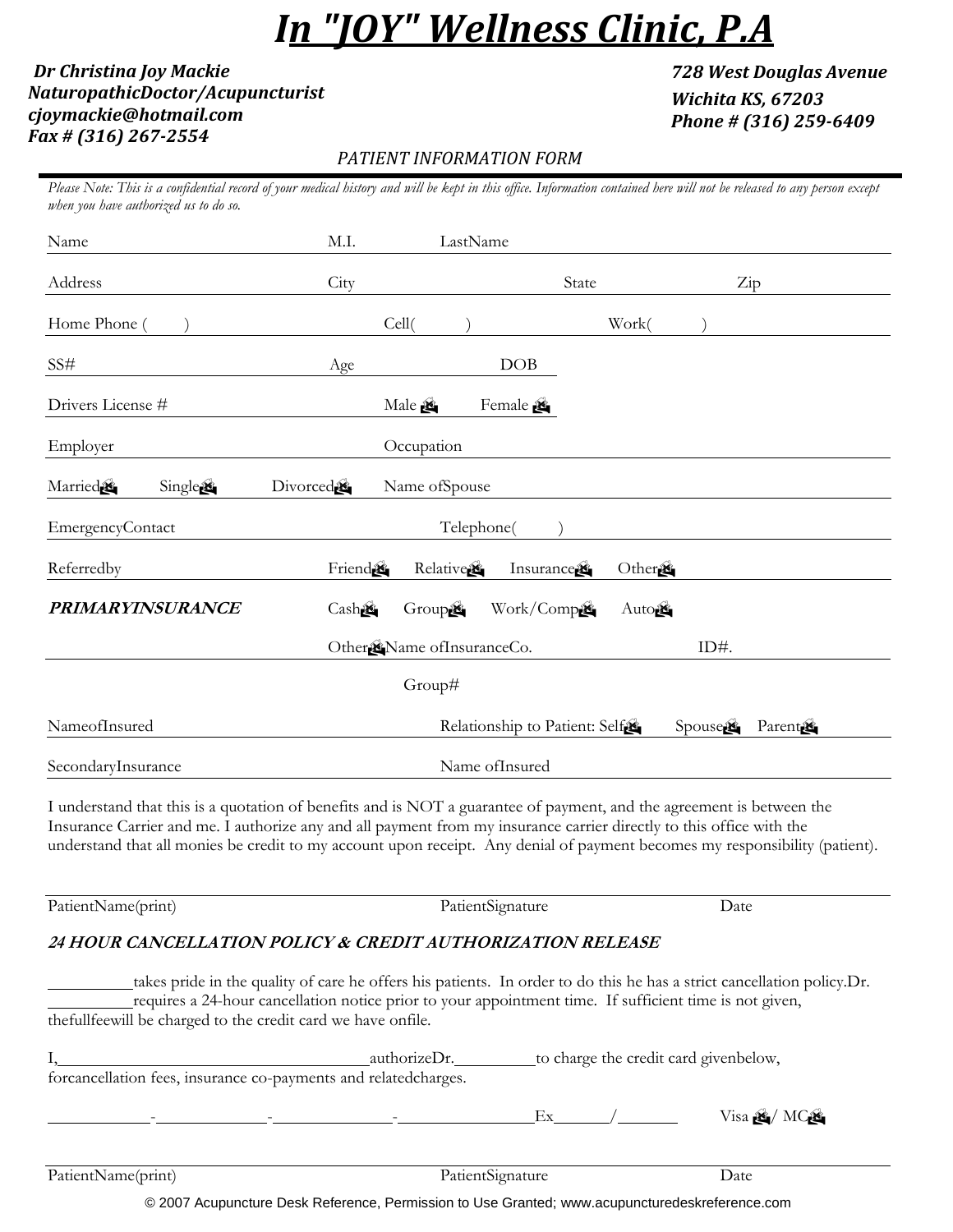*Dr Christina Joy Mackie Naturopathic Doctor/Acupunctris[tcjoymackie@](mailto:cjoymackie@hotmail.com) [hotmail.com](mailto:cjoymackie@hotmail.com)*

*728 West Douglas Avenue Wichita KS, 67203 Phone # (316) 259-6409*  $P.A.$ 

| <b>NAME</b> | <b>DATE</b> |
|-------------|-------------|

**I. Goals:** What would you most like to achieve through your work at the In Joy WellnessClinic, P.A.?

| $\mathcal{Z}$ | <u> 1980 - Jan Samuel Barbara, martin da shekara 1980 - An tsara 1980 - An tsara 1980 - An tsara 1980 - An tsara</u>   |
|---------------|------------------------------------------------------------------------------------------------------------------------|
|               | <u> 1980 - John Stein, Amerikaansk politiker (* 1918)</u>                                                              |
|               | <u> 1980 - Jan Samuel Barbara, margaret e populazion del control del control del control del control de la control</u> |
|               | II. Major Symptoms: Please list in order of importance what symptoms are of concern toyou.                             |
|               | (most concerning to least, along with the duration of the symptom)                                                     |

3.\_\_ \_\_ \_ \_ \_\_ \_ \_ \_\_ \_ \_ \_\_ \_ \_ \_\_ \_ \_ \_\_ \_ \_ \_\_ \_ \_ \_\_ \_ \_

2.\_\_ \_ \_\_ \_ \_ \_\_ \_ \_ \_\_ \_ \_ \_\_ \_ \_ \_\_ \_ \_ \_\_ \_ \_ \_\_ \_ \_ \_\_ \_ \_

4.\_\_ \_ \_\_ \_ \_ \_\_ \_ \_ \_\_ \_ \_ \_\_ \_ \_ \_\_ \_ \_ \_\_ \_ \_ \_\_ \_ \_ \_\_ \_ \_

**Use the following illustration to indicate painful or distressed areas:**



Are you experiencing pain/discomfort in any area of your body? **Y / N**

If yes, using the models to the left, please indicate the locationof the discomfort by using the symbol that best describes the feeling:

| <b>XXX</b> | Sharp/stabbing |
|------------|----------------|
| <b>PPP</b> |                |
|            | Pins&Needles   |
| <b>DDD</b> | Dull/Aching    |
| <b>NNN</b> | Numbness       |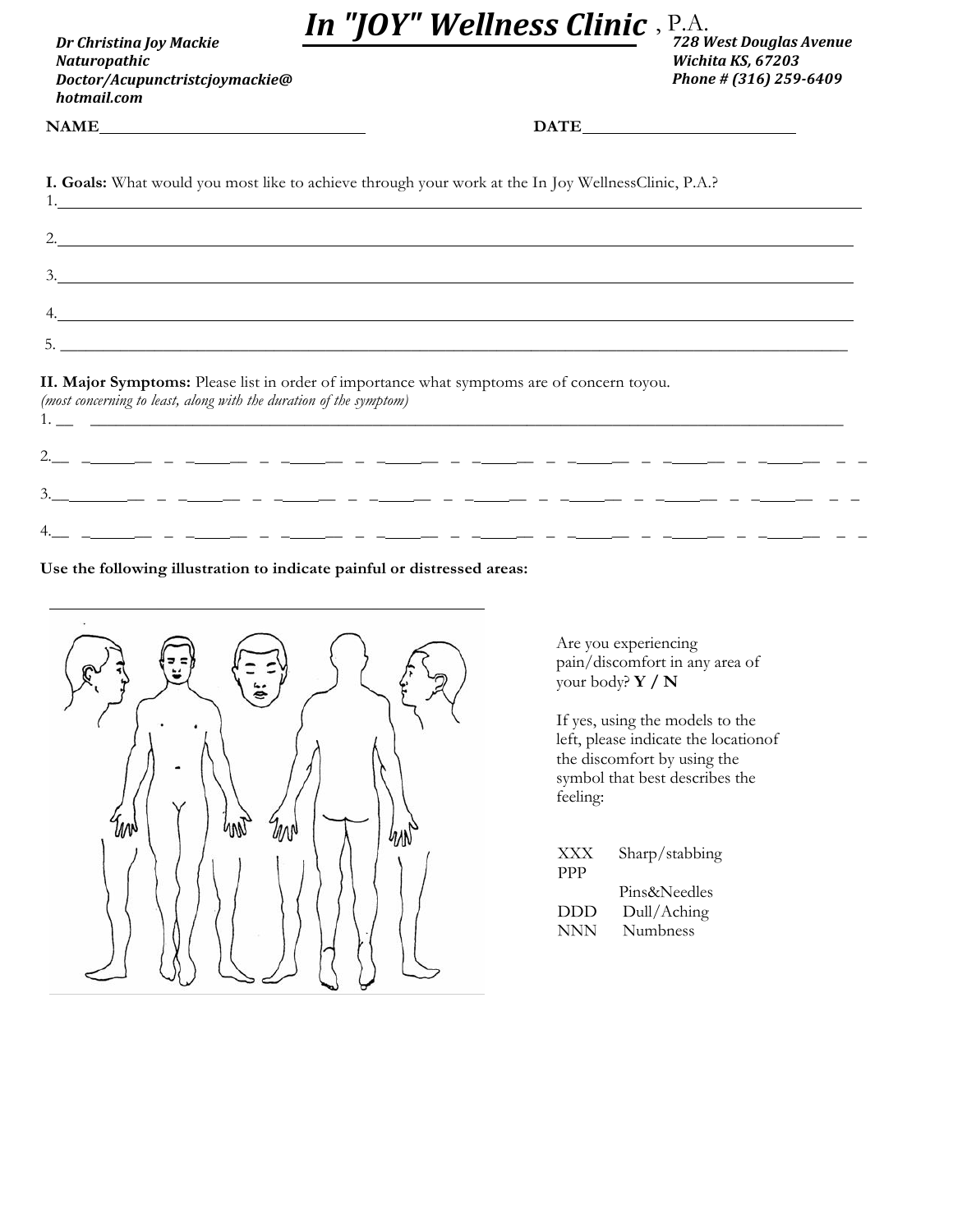*In "JOY" Wellness Clinic*

*Dr Christina Joy Mackie Naturopathic Doctor/Acupunctris[tcjoymackie@](mailto:cjoymackie@hotmail.com) [hotmail.com](mailto:cjoymackie@hotmail.com)*

*728 West Douglas Avenue Wichita KS, 67203 Phone # (316) 259-6409*

*Fax # (316) 267* © 2007 Acupuncture Desk Reference, Permission to Use Granted; *-2554* [www.acupuncturedeskreference.com](http://www.acupuncturedeskreference.com/)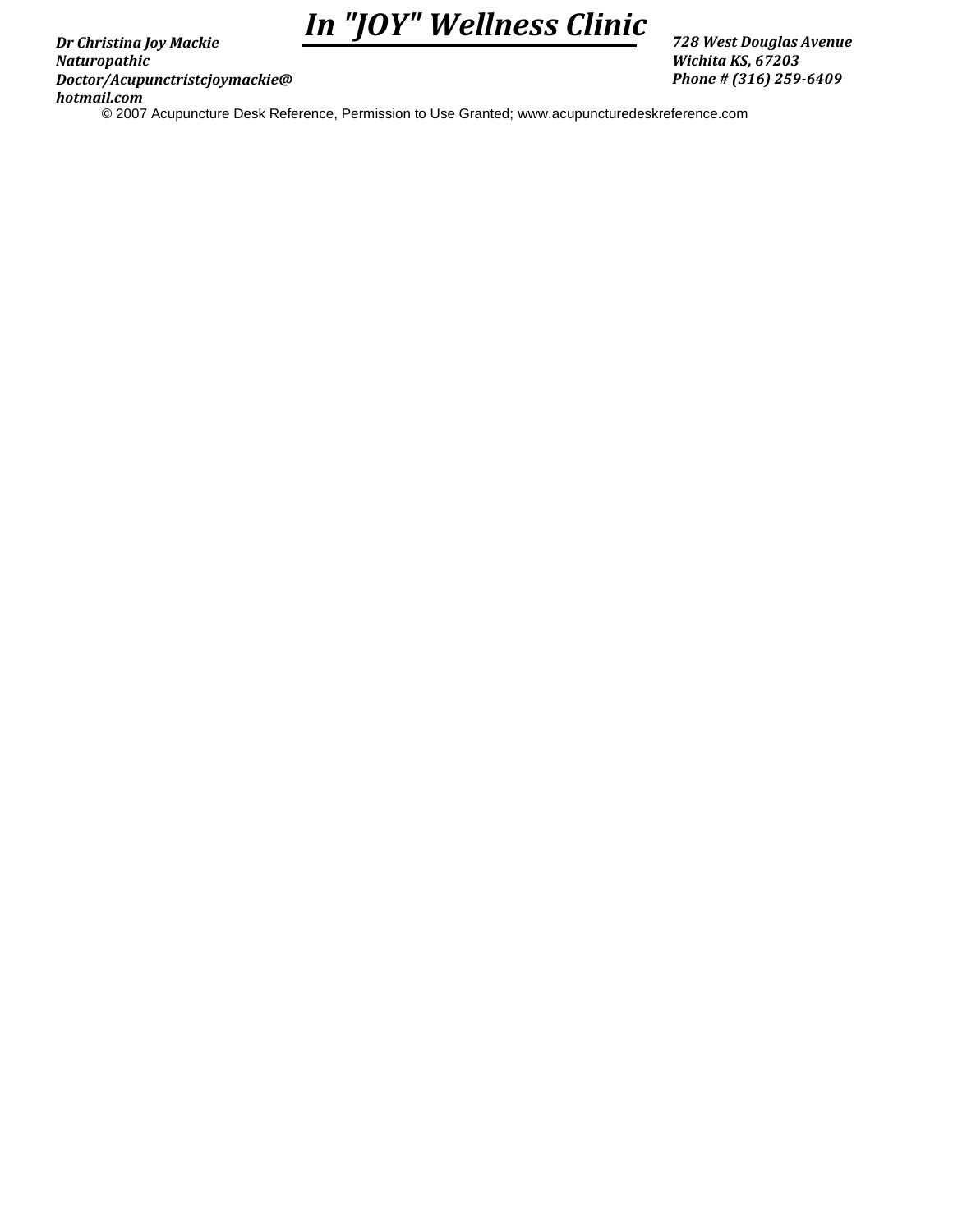| <b>Dr Christina Joy Mackie</b><br><b>Naturopathic</b><br>Doctor/Acupunctristcjoymackie@<br>hotmail.com                                                 |                       | In "JOY" Wellness Clinic, $P_{728\text{ West Douglas Avenue}}$                                       | Wichita KS, 67203<br>Phone # (316) 259-6409                                                                                                                                                                                                                                                                                                                                                                               |  |  |
|--------------------------------------------------------------------------------------------------------------------------------------------------------|-----------------------|------------------------------------------------------------------------------------------------------|---------------------------------------------------------------------------------------------------------------------------------------------------------------------------------------------------------------------------------------------------------------------------------------------------------------------------------------------------------------------------------------------------------------------------|--|--|
| For Women:<br>1. Are you pregnant now? [Yes [No] [Unsure                                                                                               |                       |                                                                                                      |                                                                                                                                                                                                                                                                                                                                                                                                                           |  |  |
| 2. Indicate number of occurrences:<br>LiveBirths Pregnancies Miscarriages Abortions                                                                    |                       |                                                                                                      |                                                                                                                                                                                                                                                                                                                                                                                                                           |  |  |
| 3. Age:Firstperiod______Menopause (if applicable) _____                                                                                                |                       |                                                                                                      |                                                                                                                                                                                                                                                                                                                                                                                                                           |  |  |
| 4. Date: Last PapSmear________/_______LastMammogram________/ ________                                                                                  |                       |                                                                                                      |                                                                                                                                                                                                                                                                                                                                                                                                                           |  |  |
|                                                                                                                                                        |                       | 5. Any History of an Abnormal Pap Smear? [JYes [] No If so, what /when? ____________________________ |                                                                                                                                                                                                                                                                                                                                                                                                                           |  |  |
| 6. Isyourmensescycleregular?   Yes                                                                                                                     |                       |                                                                                                      |                                                                                                                                                                                                                                                                                                                                                                                                                           |  |  |
| [NoAveragenumberofdaysofflow_<br>The flow is: [ ] Normal [ ] Heavy [ ] Light<br>The color is: [ ] Normal [ ] Dark [ ] Purple [ ] Light Brown [ ] Brown |                       |                                                                                                      |                                                                                                                                                                                                                                                                                                                                                                                                                           |  |  |
| 7. Doyouhavethefollowingmenstruationrelatedsigns/symptoms?                                                                                             |                       |                                                                                                      |                                                                                                                                                                                                                                                                                                                                                                                                                           |  |  |
| [] Difficulty with Orgasm [] Cramps                                                                                                                    |                       | $[$   PMS                                                                                            | [ ] Heavy Vaginal Discharge<br><b>Between Periods</b>                                                                                                                                                                                                                                                                                                                                                                     |  |  |
| [ ] Pain with Intercourse [ ] Nausea                                                                                                                   |                       | [ ] Bleeding Between Periods                                                                         |                                                                                                                                                                                                                                                                                                                                                                                                                           |  |  |
| [ ]BloodClots                                                                                                                                          | [ ]BreastDistention   | VaginalDischarge                                                                                     |                                                                                                                                                                                                                                                                                                                                                                                                                           |  |  |
| <b>III.MedicalHistory</b><br><b>Please Check allthatapply</b>                                                                                          | <b>DateDiagnosed</b>  |                                                                                                      | <b>DateDiagnosed</b>                                                                                                                                                                                                                                                                                                                                                                                                      |  |  |
| Diabetes<br>HighBloodPressure<br>ThyroidDisease                                                                                                        | $\frac{-}{\sqrt{-1}}$ | HighCholesterol<br>HighBloodPressure<br>Seizures                                                     | $\frac{\frac{1}{1-\frac{1}{1-\frac{1}{1-\frac{1}{1-\frac{1}{1-\frac{1}{1-\frac{1}{1-\frac{1}{1-\frac{1}{1-\frac{1}{1-\frac{1}{1-\frac{1}{1-\frac{1}{1-\frac{1}{1-\frac{1}{1-\frac{1}{1-\frac{1}{1-\frac{1}{1-\frac{1}{1-\frac{1}{1-\frac{1}{1-\frac{1}{1-\frac{1}{1-\frac{1}{1-\frac{1}{1-\frac{1}{1-\frac{1}{1-\frac{1}{1-\frac{1}{1-\frac{1}{1-\frac{1}{1-\frac{1}{1-\frac{1}{1-\frac{1}{1-\frac{1}{1-\frac{1}{1-\frac$ |  |  |

### **IV. SurgicalHistory**

Cancer  $\frac{1}{\sqrt{2\pi}}$ HIV  $\frac{1}{\sqrt{2\pi}}$ 

Hepatitis  $\frac{1}{\sqrt{2\pi}}$ Others  $\frac{1}{\sqrt{2\pi}}$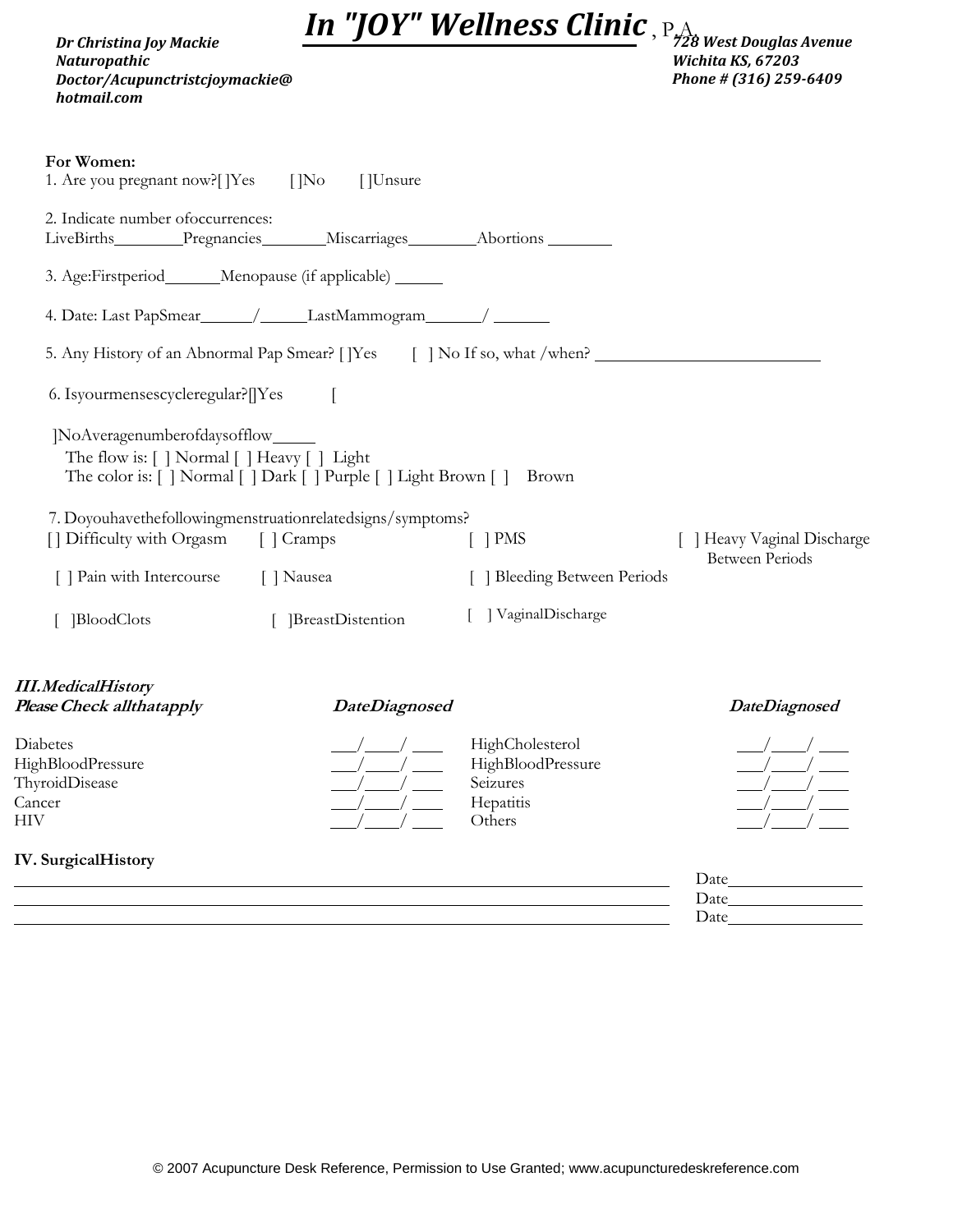*Dr Christina Joy Mackie Naturopathic Doctor/Acupunctris[tcjoymackie@](mailto:cjoymackie@hotmail.com) [hotmail.com](mailto:cjoymackie@hotmail.com)*

*In "JOY" Wellness Clinic 728 West Douglas Avenue*  **, P.A.**

*Wichita KS, 67203 Phone # (316) 259-6409*

#### **V. FamilyHistory**

Please check all that apply and state how you are related to the family member with that condition.

| Condition            | Mother | Father | Sibling | Maternal<br>Grandparent | Paternal<br>Grandparent |
|----------------------|--------|--------|---------|-------------------------|-------------------------|
| Heart disease        |        |        |         |                         |                         |
| Cancer               |        |        |         |                         |                         |
| Hypertension         |        |        |         |                         |                         |
| Stroke               |        |        |         |                         |                         |
| Asthma               |        |        |         |                         |                         |
| Allergies            |        |        |         |                         |                         |
| Migraines            |        |        |         |                         |                         |
| Depression           |        |        |         |                         |                         |
| Other mental illness |        |        |         |                         |                         |
| Substance abuse      |        |        |         |                         |                         |
| Osteoporosis         |        |        |         |                         |                         |
| Diabetes             |        |        |         |                         |                         |
| Glaucoma             |        |        |         |                         |                         |

#### **VI. Medications /Supplements**

Medications you are currently taking (please include prescription medicine, supplement, herbal supplements and over the counter medicines you take on a regular basis, along with dosages and brands if known)

<u> 1989 - Jan Barbara Barbara, política establecidad e a la propia de la propia de la propia de la propia de la</u>

 $\overline{\phantom{a}}$  and  $\overline{\phantom{a}}$  $\overline{\phantom{a}}$ 

<u> 1990 - Jacques Alexandro (h. 1980).</u> Antonio estadounidense e a contrar a construír a contrar a contrar a con <u> 1989 - Andrea Andrew Maria (h. 1989).</u><br>2001 - Andrew Maria (h. 1989).

<u> 1989 - Jan Barbara Barbara, política establecidad e a la propia de la propia de la propia de la propia de la</u>

Allergies (to medications, chemicals or foods):

<u> 1989 - Johann Barbara, martxa eta politikar</u>

#### **VIII. Nutrition**

1. Do you follow a special diet? [ ] Yes [ ] No If yes, how would you describe the diet? (ie Vegetarian, Vegan, Low Carb,etc.)

 $\mathbf{r}$  and  $\mathbf{r}$ 

| c) Dinner |
|-----------|
| d) Snacks |
|           |
|           |

© 2007 Acupuncture Desk Reference, Permission to Use Granted[; www.acupuncturedeskreference.com](http://www.acupuncturedeskreference.com/)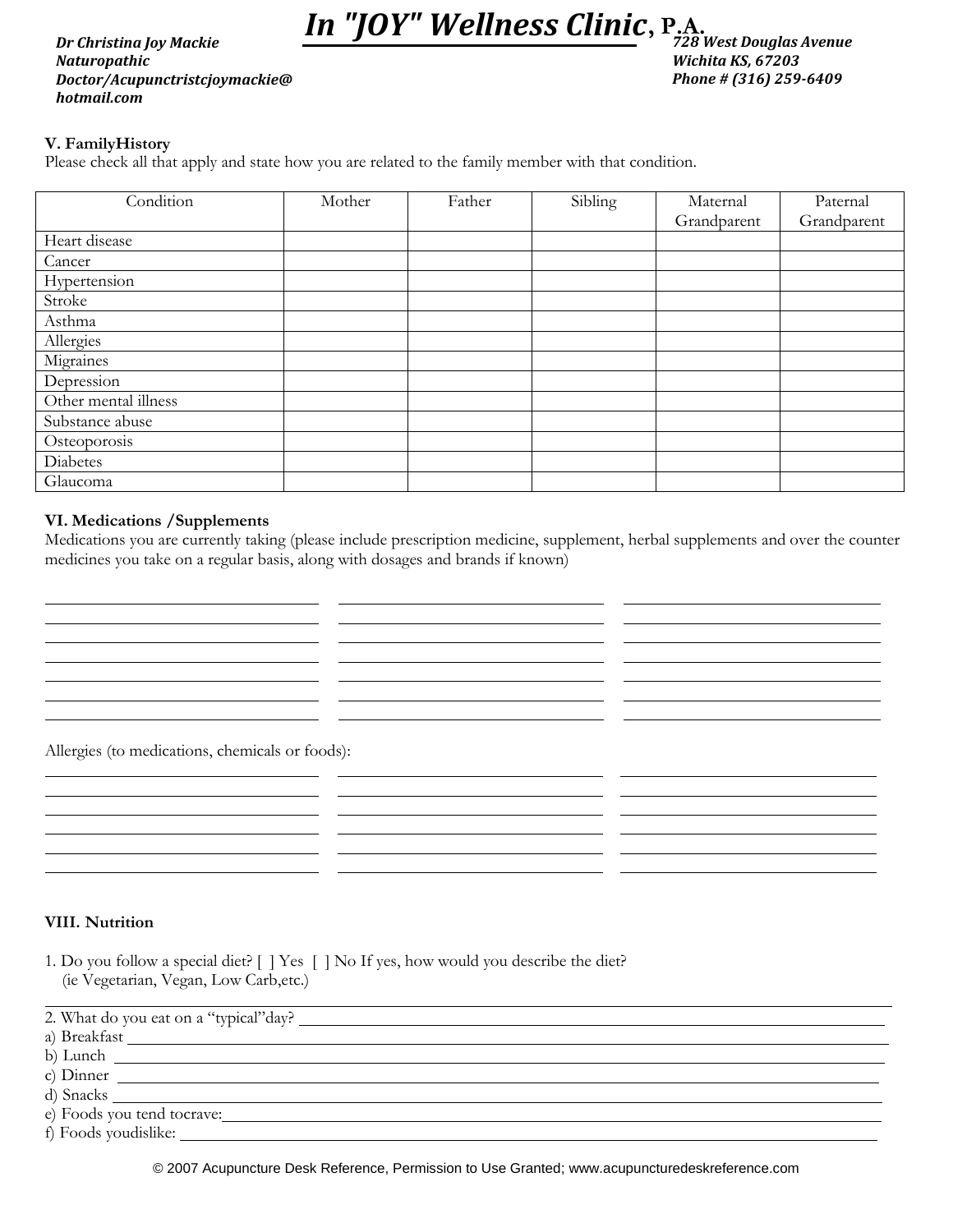*Dr Christina Joy Mackie Naturopathic Doctor/Acupunctris[tcjoymackie@](mailto:cjoymackie@hotmail.com) [hotmail.com](mailto:cjoymackie@hotmail.com)*

*In "JOY" Wellness Clinic 728 West Douglas Avenue*  , P.A.

*Wichita KS, 67203 Phone # (316) 259-6409*

| IX. SocialHistory<br>1. How much per day do you use of thefollowing?                                                                                                                                                                                                                                                                            |
|-------------------------------------------------------------------------------------------------------------------------------------------------------------------------------------------------------------------------------------------------------------------------------------------------------------------------------------------------|
|                                                                                                                                                                                                                                                                                                                                                 |
|                                                                                                                                                                                                                                                                                                                                                 |
| 2. Have you ever had a problem with <i>alcohol</i> or <i>alcoholism</i> ? [] Yes [] No                                                                                                                                                                                                                                                          |
| 3. Have you ever had a problem with <i>dependency</i> on other drugs? [ ] Yes [ ] No                                                                                                                                                                                                                                                            |
| 4. If yes which andwhen?                                                                                                                                                                                                                                                                                                                        |
| 5. Do you have a known history of any exposure to toxic substances? [] Yes [] No                                                                                                                                                                                                                                                                |
| 6. If so, please list which and when you first noticedsymptoms?<br><u> 1989 - Johann Stoff, amerikansk politiker (d. 1989)</u>                                                                                                                                                                                                                  |
|                                                                                                                                                                                                                                                                                                                                                 |
| 7. In the past year, how many days have been significantly affected by yourhealth?                                                                                                                                                                                                                                                              |
| 8. How many days did you feel generallypoor? _________                                                                                                                                                                                                                                                                                          |
| 9. How many times were you in the hospital?                                                                                                                                                                                                                                                                                                     |
| 10. Please describe your current exerciseregimen:<br>Hoursperweek: Activities: Activities: [ ] NoExercise                                                                                                                                                                                                                                       |
| 11. How many hours of sleep do you usually get per night during theweek? ______________                                                                                                                                                                                                                                                         |
| 12. Do you awake feeling rested? [ ] Yes [] No Do you feel you sleep well at night? [ ] Yes [ ] No                                                                                                                                                                                                                                              |
| 13. Who would you describe as your source of primary social support? (relationship toyou)                                                                                                                                                                                                                                                       |
| X. OtherInformation<br>Please list and briefly describe the most significant events in your life:<br>$\overline{\phantom{a}}$ . The contract of the contract of the contract of the contract of the contract of the contract of the contract of the contract of the contract of the contract of the contract of the contract of the contract of |
| $\frac{1}{2}$                                                                                                                                                                                                                                                                                                                                   |
| 4. Thave you been treated for emotional issues? [ ] Yes [ ] No                                                                                                                                                                                                                                                                                  |
| Have you ever considered or attempted suicide? [ ] Yes [ ] No                                                                                                                                                                                                                                                                                   |
| Do you have any other neurological or psychological problem? [   Yes [   No                                                                                                                                                                                                                                                                     |
| Please provide us with any other information that you think is relevant for us to know:                                                                                                                                                                                                                                                         |
|                                                                                                                                                                                                                                                                                                                                                 |
|                                                                                                                                                                                                                                                                                                                                                 |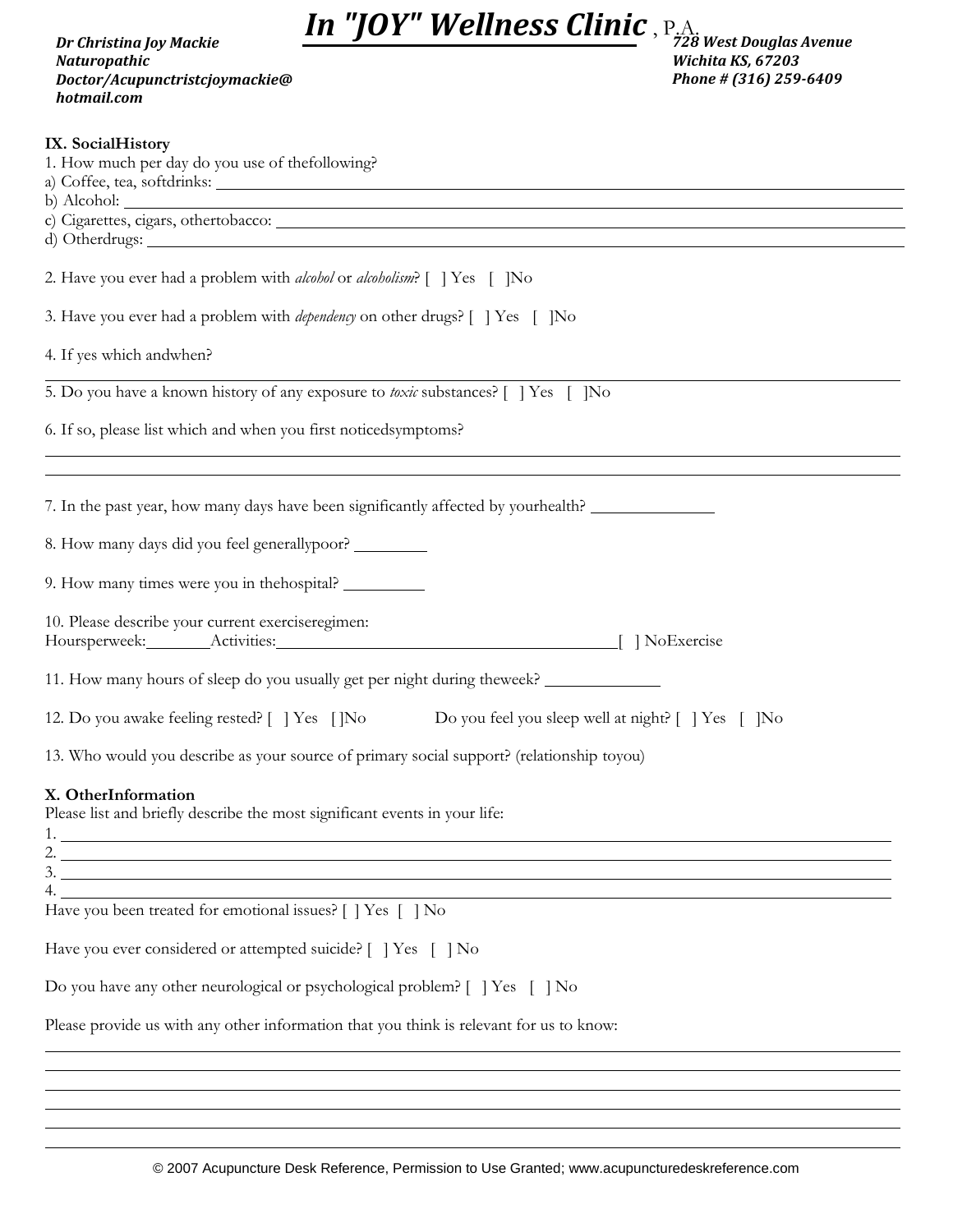## *In "JOY" Wellness Clinic 728 West Douglas Avenue*  , P.A.

**MALE**

#### *Dr Christina Joy Mackie Naturopathic Doctor/Acupunctris[tcjoymackie@](mailto:cjoymackie@hotmail.com) [hotmail.com](mailto:cjoymackie@hotmail.com)*

|                                        | hotmail.com                                 |                        |                                        |                                                             |                          |                                       |                                        |                            |
|----------------------------------------|---------------------------------------------|------------------------|----------------------------------------|-------------------------------------------------------------|--------------------------|---------------------------------------|----------------------------------------|----------------------------|
| <b>HEALTH:</b>                         | <b>GENERAL</b>                              | (CHECK ALL THATAPPLY)  |                                        | <b>CARDIOVASCULAR</b>                                       |                          | <b>FEMALE</b>                         |                                        |                            |
| Past                                   | Current                                     | Condition              | Past                                   | Current                                                     | Condition                | Past                                  | Current                                | Condition                  |
| $\begin{bmatrix} 1 \end{bmatrix}$      | $[\ ]$                                      | Poor appetite          | $\begin{bmatrix} \end{bmatrix}$        | $\Box$                                                      | High blood pressure      | $[\ ]$                                | $\Box$                                 | Frequent urinary tract     |
| $[\ ]$                                 | $\Box$                                      | Excessive appetite     | $\begin{bmatrix} \end{bmatrix}$        | $[\ ]$                                                      | Low blood pressure       | $\begin{bmatrix} 1 \end{bmatrix}$     | $\perp$                                | Frequent vaginal infer     |
| $[\ ]$                                 | $\Box$                                      | Insomnia               | $[ \ ]$                                | $[\ ]$                                                      | Blood clots              | $\begin{bmatrix} \end{bmatrix}$       | $\begin{bmatrix} \end{bmatrix}$        | Pain / itching of geni     |
| $[\ ]$                                 | $[\ ]$                                      | Fatigue                | $\Box$                                 | $\lceil \ \rceil$                                           | Palpitations             | $[\ ]$                                | $\Box$                                 | Genital lesions / discl    |
| $[\ ]$                                 |                                             | Fevers                 |                                        | $\Box$                                                      | Phlebitis                | $\Box$                                |                                        | Pelvic inflammatory d      |
| $[\ ]$                                 |                                             | Night sweats           |                                        | $[\ ]$                                                      | Chest pain               | $[\ ]$                                |                                        | Abnormal pap smear         |
| $[\ ]$                                 |                                             | Sweat easily           | $\Box$                                 | $\Box$                                                      | Irregular heart beat     | $[\ ]$                                | $[\ ]$                                 | Irregular menstrual pe     |
| $[ \ \ ]$                              |                                             | Chills                 |                                        | $[\ ]$                                                      | Cold hands / feet        | $[\ ]$                                |                                        | Painful menstrual per      |
| $[\ ]$                                 |                                             | Localized weakness     | $\Box$                                 | $\Box$                                                      | Fainting                 | $\Box$                                | $[\ ]$                                 | Premenstrual syndron       |
| $[\ ]$                                 |                                             | Poor coordination      | $\Box$                                 | $[\ ]$                                                      | Difficult breathing      | $\begin{bmatrix} \end{bmatrix}$       | $[\ ]$                                 | Abnormal bleeding          |
| $[\ ]$                                 |                                             | Bleed or bruise easily | $[ \ ]$                                | $[\ ]$                                                      | Swelling of hands / feet | $\begin{bmatrix} \end{bmatrix}$       | $[\ ]$                                 | Menopausal syndrom         |
| Γl                                     |                                             | Catch cold easily      | $\Box$                                 | $\Box$                                                      |                          | $\begin{bmatrix} \end{bmatrix}$       |                                        | Breast lumps               |
| $[\ ]$                                 |                                             | Change in appetite     |                                        |                                                             |                          | $\begin{bmatrix} \end{bmatrix}$       | $\Box$                                 | Hot flashes                |
| $[\ ]$                                 |                                             | Strong thirst          |                                        | <b>RESPIRATORY</b>                                          |                          | $[\ ]$                                |                                        | Menopausal syndrom         |
| $[\ ]$                                 | $\Box$                                      |                        | Past                                   | <b>Current</b>                                              | Condition                | $[ \ ]$                               | $\Box$                                 | Other:                     |
|                                        |                                             |                        | $\Box$                                 | $\Box$                                                      | Asthma                   |                                       |                                        |                            |
|                                        | <b>SKIN &amp; HAIR</b>                      |                        | $\Box$                                 | $\Box$                                                      | <b>Bronchitis</b>        |                                       | NEUROLOGICAL                           |                            |
| <u>Past</u>                            | <b>Current</b>                              | Condition              |                                        | $\begin{bmatrix} \end{bmatrix}$                             | Frequent colds           | Past                                  | Current                                | Condition                  |
| $[\ ]$                                 | $[ \ ]$                                     | Rashes                 |                                        | $[\ ]$                                                      | Chronic obstructive      | $\begin{bmatrix} \end{bmatrix}$       | $\Box$                                 | Seizures                   |
| $\begin{bmatrix} \end{bmatrix}$        | $\begin{bmatrix} \end{bmatrix}$             | Hives                  |                                        | $\Box$                                                      | Pulmonary disease        | $[\ ]$                                | $\begin{bmatrix} \end{bmatrix}$        | Tremors                    |
| $[\ ]$                                 | $\Box$                                      | Itching                |                                        | $\Box$                                                      | Pneumonia                | $\Box$                                | $\Box$                                 | Numbness/tingling o        |
| $[\ ]$                                 | $[ \ \ ]$                                   | Eczema                 |                                        | $[\ ]$                                                      | Cough                    |                                       | $[\ ]$                                 | Concussion                 |
| $[\ ]$                                 | $[\ ]$                                      | Pimples                | $\Box$                                 | $\Box$                                                      | Coughing blood           | $\begin{bmatrix} 1 \end{bmatrix}$     | $[\ ]$                                 | Pain                       |
| $[\ ]$                                 |                                             | Dryness                |                                        | $[\ ]$                                                      | Production of phlegm     | $[\ ]$                                | $[ \ ]$                                | Paralysis                  |
| $[\ ]$                                 | $\vert \ \ \vert$                           | Tumors, lumps          | $\Box$                                 | $\Box$                                                      |                          | $\begin{bmatrix} \end{bmatrix}$       | $\lceil \rceil$                        |                            |
|                                        | <b>HECK&amp;NECK</b>                        |                        |                                        | <b>GASTRO-INTESTINAL</b>                                    |                          |                                       | <b>PSYCHOLOGICAL</b>                   |                            |
| <u>Past</u>                            | <i>Current</i>                              | Condition              | Past                                   | <b>Current</b>                                              | Condition                | <u>Past</u>                           | <i>Current</i>                         | Condition                  |
| $[\ ]$                                 | $\begin{bmatrix} \end{bmatrix}$             | <b>Dizziness</b>       | $\Box$                                 | $\Box$                                                      | Nausea                   | $\begin{bmatrix} \end{bmatrix}$       | $[\ ]$                                 | Depression                 |
| $\begin{bmatrix} \end{bmatrix}$        | $[ \ ]$                                     | Fainting               | $\Box$                                 | $\begin{bmatrix} \end{bmatrix}$                             | Vomiting                 | $\Box$                                | $\begin{array}{c} \square \end{array}$ | Anxiety / stress           |
| $\begin{bmatrix} 1 \end{bmatrix}$      | $\Box$                                      | Neck stiffness         | $\Box$                                 | $\begin{array}{c} \begin{array}{c} \end{array} \end{array}$ | Diarrhea                 | $\Box$                                | $\Box$                                 | Irritability               |
| $[\ ]$                                 |                                             | Enlarged lymph glands  | $\Box$                                 | $[\ ]$                                                      | Belching                 | $[ \ ]$                               | $[\ ]$                                 | Treated for emotional      |
| $[\ ]$                                 | $[ \ ]$                                     | Headaches              | $[\ ]$                                 | $\lceil \rceil$                                             | Blood in stools/black    | $[\ ]$                                | $[\ ]$                                 | Psychological problen      |
| $\begin{bmatrix} \end{bmatrix}$        | $\Box$                                      | Concussions            | $\Box$                                 | $[\ ]$                                                      | Stools                   | $\begin{bmatrix} \end{bmatrix}$       | $\Box$                                 | Other:                     |
| $[\ ]$                                 | $\perp$                                     |                        | $[\ ]$                                 | $[\ ]$                                                      | Bad breath               |                                       |                                        |                            |
|                                        |                                             |                        | ΓT                                     | $\lceil \rceil$                                             | Rectal pain              |                                       |                                        | <b>INFECTION SCREENING</b> |
| <b>EARS</b>                            |                                             |                        |                                        | $\Box$                                                      | Hemorrhoids              | Past                                  | <i>Current</i>                         | Condition                  |
| <u>Past</u>                            | Current                                     | Condition              | $\begin{array}{c} \square \end{array}$ | $\Box$                                                      | Constipation             | $[\ ]$                                | $[ \ ]$                                | HIV                        |
| $\begin{bmatrix} \end{bmatrix}$        | $[ \ ]$                                     | Infection              | $[ \ ]$                                | $\begin{array}{c} \square \end{array}$                      | Pain or cramps           | $[\ ]$                                | $[\ ]$                                 | TB                         |
| $\begin{bmatrix} 1 \end{bmatrix}$      | $\left[\begin{array}{c}1\end{array}\right]$ | Ringing                |                                        | $[\ ]$                                                      | Indigestion              | $\begin{bmatrix} 1 & 1 \end{bmatrix}$ | $\begin{bmatrix} 1 \end{bmatrix}$      | Hepatitis                  |
| $[\ ]$                                 | $[ \quad ]$                                 | Decreased hearing      | $\Box$                                 | $\begin{array}{c} \square \end{array}$                      | Gall bladder disorder    | - 1                                   | $\Box$                                 | Gonorrhea                  |
| $[\ ]$                                 |                                             |                        |                                        | tΤ                                                          | Gas                      | $\Box$                                |                                        | Chlamydia                  |
|                                        |                                             |                        | $\Box$                                 | $\Box$                                                      |                          | $[\,\,\,]$                            |                                        | Syphilis                   |
| <b>EYES</b>                            |                                             |                        |                                        |                                                             |                          | $\Box$                                |                                        | Genital warts              |
| <u>Past</u>                            | <b>Current</b>                              | Condition              |                                        | <b>GENITO-URINARY</b>                                       |                          | $\Box$                                |                                        | Herpes:oral                |
| $\begin{array}{c} \square \end{array}$ | $\Box$                                      | Blurredvision          | Past                                   | <b>Current</b>                                              | <b>Condition</b>         | $\Box$                                | $\overline{\phantom{a}}$               | Herpes:genital             |
| $\Box$                                 | $\lfloor \ \rfloor$                         | Visual changes         | $\Box$                                 | $\Box$                                                      | Kidney stones            |                                       |                                        |                            |
| $[\ ]$                                 |                                             | Poor night vision      | $\Box$                                 | $\begin{bmatrix} \end{bmatrix}$                             | Pain or urination        |                                       |                                        | MUSCULAR-SKELETAL          |
| $[\ ]$                                 |                                             | Spots                  | $\blacksquare$                         | $\Box$                                                      | Frequent urination       | Past                                  | <b>Current</b>                         | Condition                  |
| $\Box$                                 | $\perp$                                     | Cataracts              |                                        |                                                             | Blood in urine           | $[\ ]$                                | τI                                     | Stiff neck / shoulders     |
| $\begin{array}{c} \square \end{array}$ | $\Box$                                      | Glasses / contacts     |                                        | $\Box$                                                      | Urgency to urinate       | $\begin{bmatrix} \end{bmatrix}$       | $\Box$                                 | Low back pain              |
| $\Box$                                 |                                             | Eyeinflammation        |                                        | $\Box$                                                      | Unable to hold urine     | $\lceil \rceil$                       | -1                                     | Back pain                  |
| $[\ ]$                                 | $\Box$                                      |                        | $[\ ]$                                 | $[\ ]$                                                      |                          | $[\ ]$                                |                                        | Muscle spasm, twitch       |
|                                        |                                             |                        |                                        |                                                             |                          |                                       |                                        | Sore, cold or weak kn      |

#### **NOSE, THROAT, MOUTH**

|      |               | NOSE, HIROAI, MOUTH    | <b>NALL</b>     |                            |  | тошт раш |
|------|---------------|------------------------|-----------------|----------------------------|--|----------|
| Past | <u>urrent</u> | Condition              | Past<br>Current | Condition                  |  |          |
|      |               | <b>Nosebleeds</b>      |                 | Pain / itching genitalia   |  |          |
|      |               | Sinusinfections        |                 | Genital lesions/ discharge |  |          |
|      |               | Hay feverorallergies [ |                 | Impotence                  |  |          |
|      |               | Recurringsorethroats[  |                 | Weak urinary stream        |  |          |
|      |               | Grindingteeth          |                 | Lumps in testicles         |  |          |
|      |               | Difficultyswallowing   |                 | Other:                     |  |          |

*Wichita KS, 67203 Phone # (316) 259-6409*

|            | jeneral        |                        |      | <b>CARDIOVASCULAR</b> |                                           | FEMALE |                     |                                   |
|------------|----------------|------------------------|------|-----------------------|-------------------------------------------|--------|---------------------|-----------------------------------|
| ast        | Current        | Condition              | Past | Current               | Condition                                 | Past   | Current             | Condition                         |
|            |                | Poor appetite          |      |                       | High blood pressure                       |        |                     | Frequent urinary tract infections |
|            |                | Excessive appetite     |      |                       | Low blood pressure                        |        |                     | Frequent vaginal infections       |
|            |                | Insomnia               |      |                       | Blood clots                               |        |                     | Pain / itching of genitalia       |
|            |                | Fatigue                |      |                       | Palpitations                              |        |                     | Genital lesions / discharge       |
|            |                | Fevers                 |      |                       | Phlebitis                                 |        |                     | Pelvic inflammatory disease       |
|            |                | Night sweats           |      |                       | Chest pain                                |        |                     | Abnormal pap smear                |
|            |                | Sweat easily           |      |                       | Irregular heart beat                      |        |                     | Irregular menstrual periods       |
|            |                | Chills                 |      |                       | Cold hands / feet                         |        |                     | Painful menstrual periods         |
|            |                | Localized weakness     |      |                       | Fainting                                  |        |                     | Premenstrual syndrome             |
|            |                | Poor coordination      |      |                       | Difficult breathing                       |        |                     | Abnormal bleeding                 |
|            |                | Bleed or bruise easily |      |                       | Swelling of hands / feet                  |        |                     | Menopausal syndrome               |
|            |                | Catch cold easily      |      |                       | Other: $\_\_\_\_\_\_\_\_\_\_\_\_\_\_\_\_$ |        |                     | Breast lumps                      |
|            |                | Change in appetite     |      |                       |                                           |        |                     | Hot flashes                       |
|            |                | Strong thirst          |      | <b>RESPIRATORY</b>    |                                           |        |                     | Menopausal syndrome               |
|            |                | Other:                 | Past | Current               | Condition                                 |        |                     | Other:                            |
|            |                |                        |      |                       | Asthma                                    |        |                     |                                   |
|            | KIN & HAIR     |                        |      |                       | <b>Bronchitis</b>                         |        | <b>NEUROLOGICAL</b> |                                   |
| <u>ast</u> | <u>Current</u> | Condition              |      |                       | Frequent colds                            | Past   | <b>Current</b>      | Condition                         |
|            |                | Rashes                 |      |                       | Chronic obstructive                       |        |                     | Seizures                          |
|            |                | Hives                  |      |                       | Pulmonary disease                         |        |                     | Tremors                           |
|            |                | Itching                |      |                       | Pneumonia                                 |        |                     | Numbness/tingling of limbs        |
|            |                | Eczema                 |      |                       | Cough                                     |        |                     | Concussion                        |
|            |                | Pimples                |      |                       | Coughing blood                            |        |                     | Pain                              |
|            |                | Dryness                |      |                       | Production of phlegm                      |        |                     | Paralysis                         |
|            |                | Tumors lumos           |      |                       | Other                                     |        |                     | Other                             |

| <u>ast</u> | urrent. | Condition             | Pasi | <i>urrent</i> | Condition             | <u>Past</u> | <i>_urrent</i> | Condition                |
|------------|---------|-----------------------|------|---------------|-----------------------|-------------|----------------|--------------------------|
|            |         | Dizziness             |      |               | Nausea                |             |                | Depression               |
|            |         | Fainting              |      |               | Vomiting              |             |                | Anxiety / stress         |
|            |         | Neck stiffness        |      |               | Diarrhea              |             |                | Irritability             |
|            |         | Enlarged lymph glands |      |               | Belching              |             |                | Treated for emotional or |
|            |         | Headaches             |      |               | Blood in stools/black |             |                | Psychological problems   |
|            |         | Concussions           |      |               | Stools                |             |                | Other:                   |

#### [ ] [ ] Rectal pain **INFECTION SCREENING**

| <sup>d</sup> ast | Current | Condition     |
|------------------|---------|---------------|
|                  |         | НIV           |
|                  |         | TВ            |
|                  |         | Hepatitis     |
|                  |         | Gonorrhea     |
|                  |         | Chlamydia     |
|                  |         | Syphilis      |
|                  |         | Genital warts |
|                  |         | Herpes:oral   |
|                  |         | Herpes:genita |

#### [ ] Pain or urination **MUSCULAR-SKELETAL**

|             | Frequent urination   | Past | Current | Condition                       |
|-------------|----------------------|------|---------|---------------------------------|
|             | Blood in urine       |      |         | Stiff neck / shoulders          |
|             | Urgency to urinate   |      |         | Low back pain                   |
|             | Unable to hold urine |      |         | Back pain                       |
|             | Other:               |      |         | Muscle spasm, twitching, cramps |
|             |                      |      |         | Sore, cold or weak knees        |
| <b>MALE</b> |                      |      |         | Joint pain                      |

© 2007 Acupuncture Desk Reference, Permission to Use Granted[; www.acupuncturedeskreference.com](http://www.acupuncturedeskreference.com/)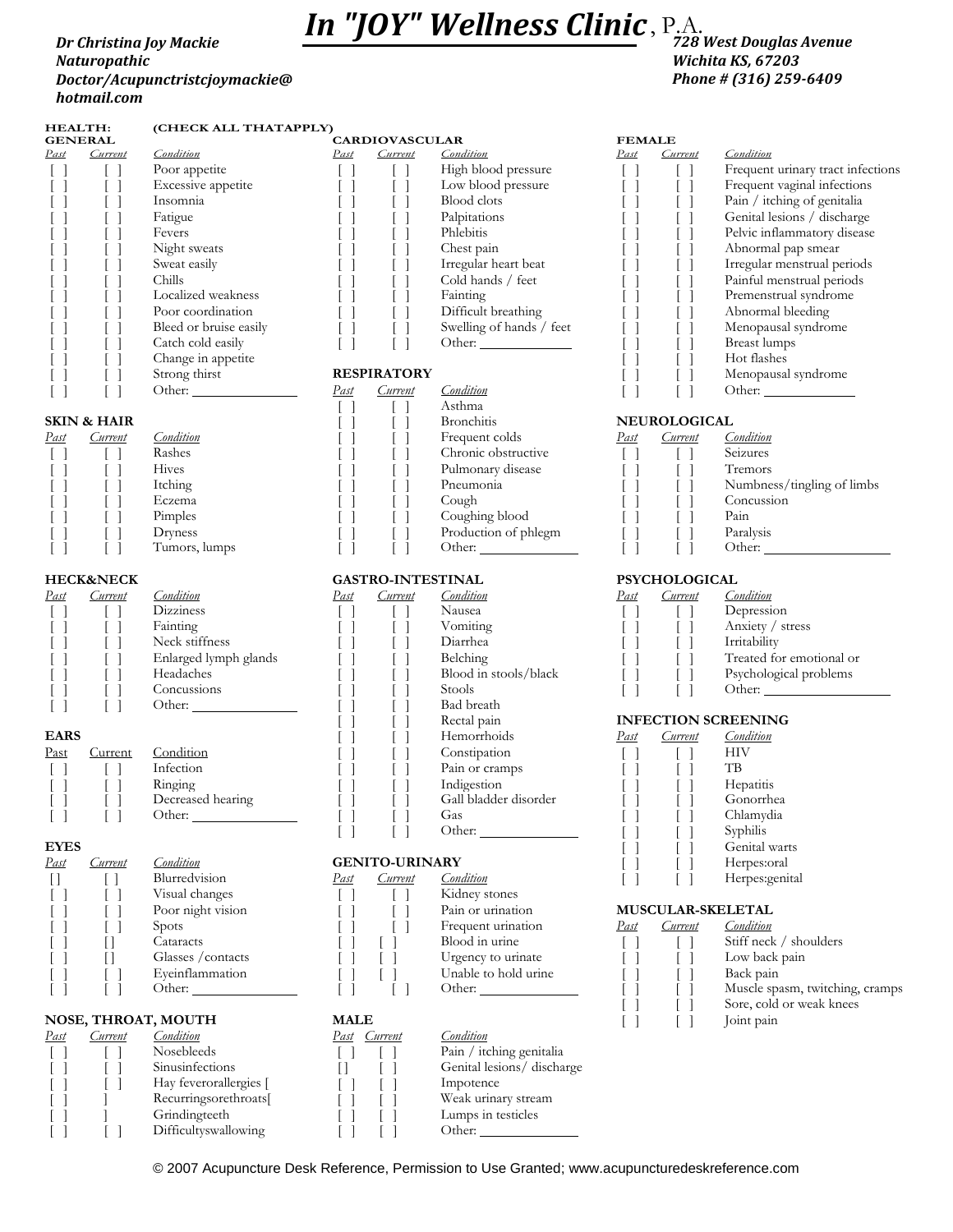## **Symptom Checklist for WOMEN**

*Useeachofthefollowingcheckliststodeterminesigns&symptomsofhormoneimbalanceandhelpyouchoosetheappropriateprofile.*

#### **Category 1: Basic Hormone Imbalance**

Mark which of the following factors/symptoms are present and/or persist over time.

| <b>Hotflashes</b><br>Heartpalpitations | Mood swings(PMS)<br>Cysticovaries | Urinaryincontinence<br>Vaginaldryness | <b>Nightsweats</b><br>Acne |
|----------------------------------------|-----------------------------------|---------------------------------------|----------------------------|
| <b>Heavymenses</b>                     | Foggythinking                     | <b>Weightgain</b>                     | Depressedmood              |
| Fibrocystic breasts                    | Irritability                      | Increasedbody/facial                  |                            |
| Lowlibido/decreaseds                   | Uterinefibroids                   |                                       | Headacheshair              |
| exualfunction                          |                                   |                                       |                            |

#### **Category 2: Adrenal Hormone Imbalance**

Mark which of the following factors/symptoms are present and/or persist over time.

| Aches andpains    | Weightgain              | Morning fatigue | Food cravings                |
|-------------------|-------------------------|-----------------|------------------------------|
| Sleepdisturbances | Depression              | Anxiety         | Susceptibility to infections |
| Chronichealth     | Eveningfatigue          | Allergies       | Autoimmune diseases          |
| problems          | History of steroidusage | Bone loss       | Diabetes/prediabetes         |
| Low bloodsugar    |                         |                 |                              |

#### **Category 3: Thyroid Hormone Imbalance**

Mark which of the following factors/symptoms are present and/or persist over time.

| Aches andpains    | Anxiety             | <b>Brittle nails</b>     | Depression               |
|-------------------|---------------------|--------------------------|--------------------------|
| <b>Dryskin</b>    | Cold hands and feet | <b>Headaches</b>         | Infertility              |
| Fatigue           | Foggythinking       | Weightgain               | Feeling cold all thetime |
| Heartpalpitations | Low libido          | Inability tolose weight  | Sleep disturbances       |
| Constipation      | Thinning hair       | Menstrual irregularities | Elevated cholesterol     |

#### **Category 4: Cardiometabolic Risk**

Mark which of the following factors/symptoms are present and/or persist over time.

| Historyofsmoking  | Weightgain          | Heart disease or family history of heartdisease |
|-------------------|---------------------|-------------------------------------------------|
| High blood sugar  | Sugar cravings      | Diabetes or family history ofdiabetes           |
| Highbloodpressure | Fatique             | Waist size greater than 35 inches               |
|                   | Lowphysicalactivity | Elevatedtriglycerides                           |

**If you checked symptoms in all four categories, the suggested test profiles are:**

**MINIMUM:** Female Blood Profile II (Blood Spot)

**PREFERRED:** Comprehensive Female Profile I or II (Saliva/BloodSpot) andCardioMetabolicProfile(BloodSpot)

#### **If you checked symptoms ONLY in Category 1, the suggested test profiles are:**

**MINIMUM:** Female Blood Profile I (Blood Spot) or Female/Male Saliva Profile I (Saliva)

**PREFERRED:** Comprehensive Female Profile I or II (Saliva/BloodSpot)

### **If you checked symptoms ONLY in Category 2, the suggested test profiles are:**

**MINIMUM:** Adrenal Stress Profile (Saliva)

**PREFERRED:** Comprehensive Female Profile I or II (Saliva/BloodSpot)

#### **If you checked symptoms ONLY in Category 3, the suggested test profiles are:**

**MINIMUM:** Essential Thyroid Profile (Blood Spot) **PREFERRED:** Comprehensive Female Profile I or II(Saliva/Blood Spot);**OR**ComprehensiveElementsThyroidProfile(BloodSpot/ DriedUrine)plusFemale/MaleSalivaProfileIII(Saliva)

#### **If you checked symptoms ONLY in Category 4, the suggested test profiles are:**

**MINIMUM:** CardioMetabolic Profile (Blood Spot) **PREFERRED:** CardioMetabolic Profile (Blood Spot) plus Female/ Male Saliva Profile III (Saliva)

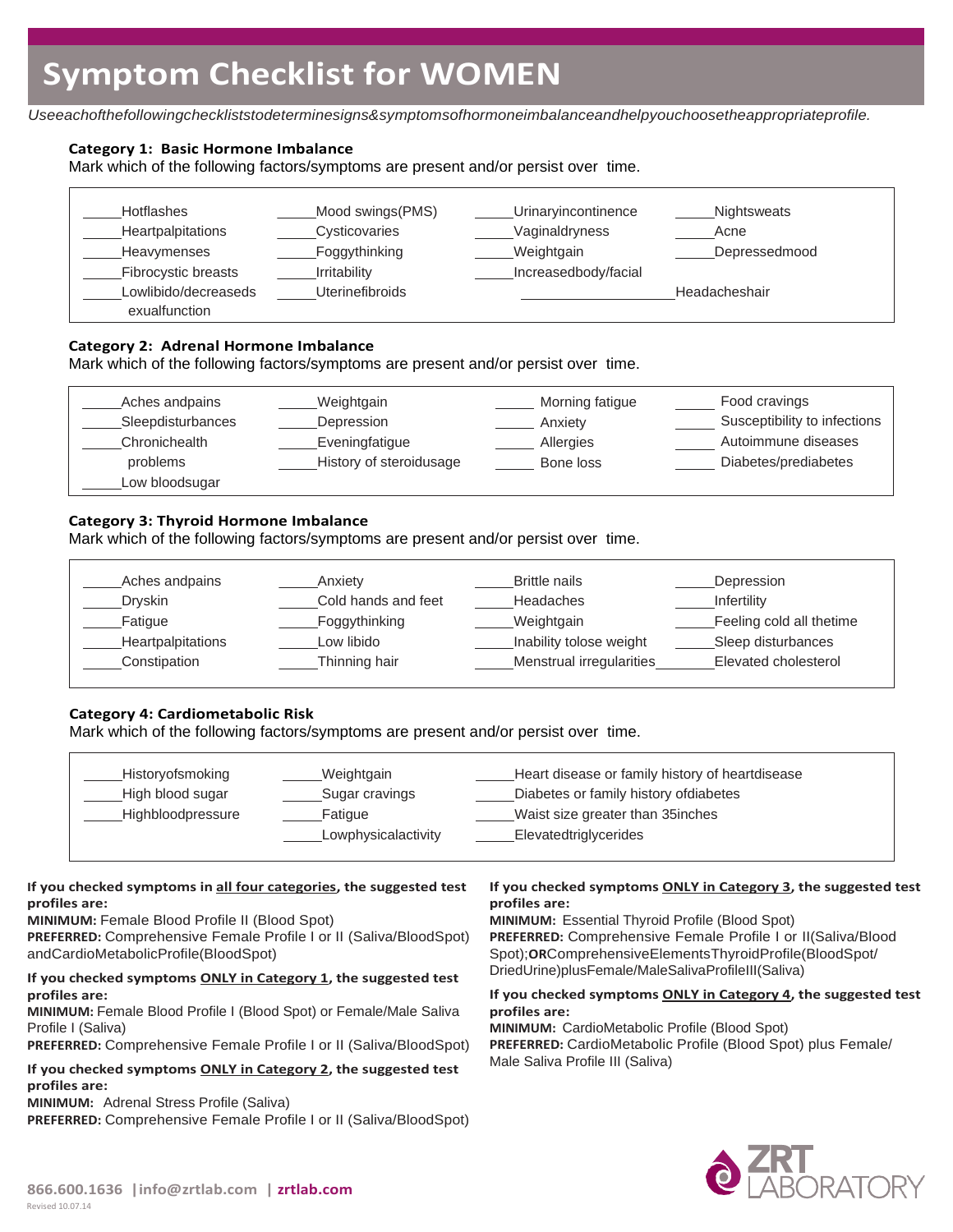## In "JOY" Wellness Clinic, P.A. **(316) 259-6409**

**Dr. Christina Joy Mackie 728 West Douglas Avenue Naturopathic Doctor/Acupuncturist Wichita, KS 67203 [cjoymackie@hotmail.com](mailto:cjoymackie@hotmail.com)**

**Fax# 316-267-2554 Attention Dr. Mackie**

| <b>BREAKFAST</b> | <b>LUNCH</b> | <b>SUPPER</b> | <b>EXERCISE</b> | <b>Bowel</b>    |
|------------------|--------------|---------------|-----------------|-----------------|
| <b>Times</b>     | <b>Times</b> | <b>Times</b>  | <b>Time</b>     | <b>Movement</b> |
| Day 1            |              |               |                 | Time(s)         |
|                  |              |               |                 |                 |
|                  |              |               |                 |                 |
|                  |              |               |                 |                 |
|                  |              |               |                 |                 |
|                  |              |               |                 |                 |
| Day 2            |              |               |                 |                 |
|                  |              |               |                 |                 |
|                  |              |               |                 |                 |
|                  |              |               |                 |                 |
|                  |              |               |                 |                 |
|                  |              |               |                 |                 |
| Day 3            |              |               |                 |                 |
|                  |              |               |                 |                 |
|                  |              |               |                 |                 |
|                  |              |               |                 |                 |
|                  |              |               |                 |                 |
| Day 4            |              |               |                 |                 |
|                  |              |               |                 |                 |
|                  |              |               |                 |                 |
|                  |              |               |                 |                 |
|                  |              |               |                 |                 |
|                  |              |               |                 |                 |